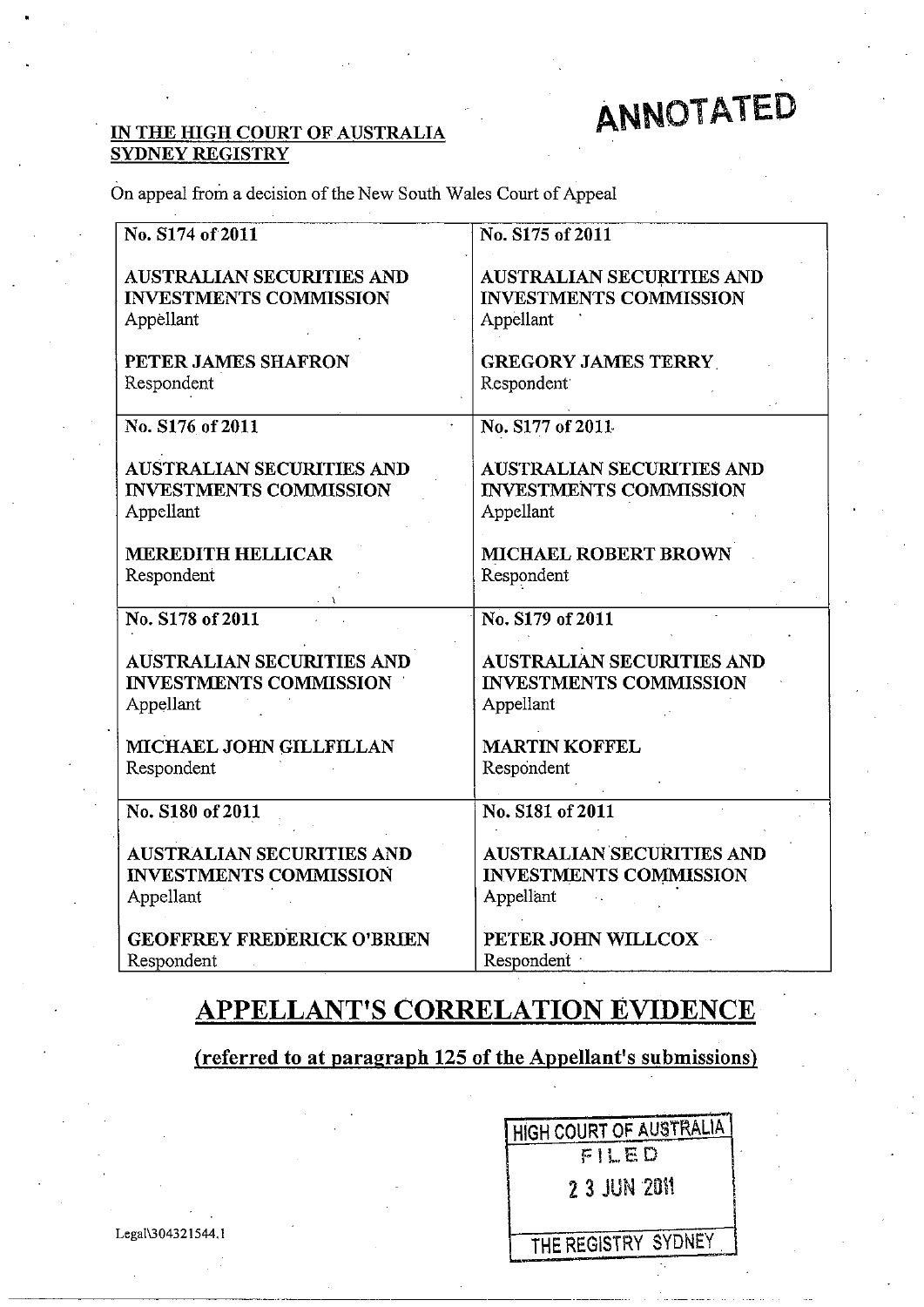# Correlation Evidence

| No. | <b>Draft ASX Announcement</b><br>(ABBlu5/2051)      | Judgment of Gzell J                                                                                                                                                                                                                                                                                                                                                                                                                                                                                                                                                                                                                                                                                     | <b>Judgment of Court of</b><br>Appeal                                                                                                                                                                                                                                                                                                                                                                                                                                            | Transcript                |
|-----|-----------------------------------------------------|---------------------------------------------------------------------------------------------------------------------------------------------------------------------------------------------------------------------------------------------------------------------------------------------------------------------------------------------------------------------------------------------------------------------------------------------------------------------------------------------------------------------------------------------------------------------------------------------------------------------------------------------------------------------------------------------------------|----------------------------------------------------------------------------------------------------------------------------------------------------------------------------------------------------------------------------------------------------------------------------------------------------------------------------------------------------------------------------------------------------------------------------------------------------------------------------------|---------------------------|
|     |                                                     | General comments:                                                                                                                                                                                                                                                                                                                                                                                                                                                                                                                                                                                                                                                                                       | General comments:                                                                                                                                                                                                                                                                                                                                                                                                                                                                |                           |
| 1   |                                                     | LJ [194] (ABRed2/460P) - "Because<br>of the strong correlation between<br>those statements and the Draft ASX<br>Announcement, the document that<br>Mr Baxter took to the meeting must<br>have been the 7.24 am Draft<br>Announcement, the Draft ASX<br>Announcement, which was the 7.24<br>am Draft Announcement minus Mr<br>Baxter's boxes, or the 9.35 am Draft<br>Announcement. Nobody suggested<br>any other document as the source of<br>the correlative statements"<br>LJ [223] (ABRed2/467R) - "I am<br>satisfied that one or other or both of<br>Mr Macdonald and Mr Baxter spoke<br>to the Draft ASX Announcement and<br>put the statements as to the key<br>message to be communicated to the | CA [418] (ABWhi/85.21) -<br>"With two exceptions, the<br>substance of each of the<br>key messages to which Mr<br>Brown agreed in terms of<br>likelihood can in our view<br>readily be seen as sourced,<br>although not always<br>expressed as a key<br>message, in the slides<br>slide 29 is the key<br>messages slide"<br>CA [420] (ABWhi/85.49) -<br>"The correlation with the<br>draft news release seen by<br>the judge is in our view<br>weak."<br>CA [421] (ABWhi/86.05) - |                           |
|     |                                                     | market set out in that document that<br>Mr Brown agreed were likely to<br>have been stated and, to lesser<br>extent, Mr Koffel agreed might have<br>been stated."                                                                                                                                                                                                                                                                                                                                                                                                                                                                                                                                       | " in our view it is rather<br>artificial to find the<br>correlation in the manner<br>the judge did"                                                                                                                                                                                                                                                                                                                                                                              |                           |
| 2.  | Para 1 - "James Hardie<br>Industries Limited (JHIL) | LJ [153] (ABRed2/449R) - "Mr<br>Brown agreed it was likely that one                                                                                                                                                                                                                                                                                                                                                                                                                                                                                                                                                                                                                                     | CA [418] (ABWhi/85.21) -                                                                                                                                                                                                                                                                                                                                                                                                                                                         | Day 27, p 2058, lines 15- |

 $\mathbf{I}$ 

LegaI\304354488. I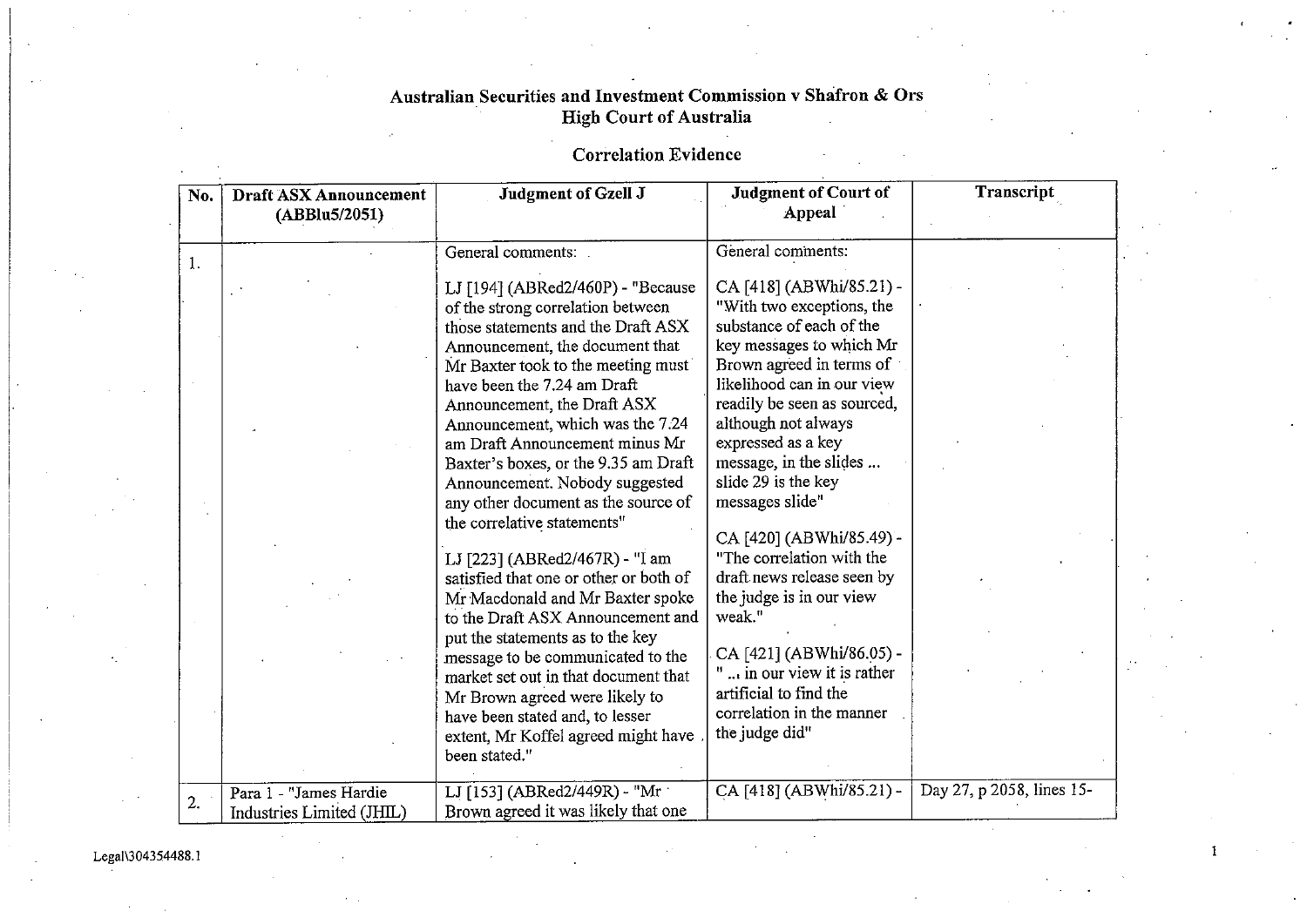# Correlation Evidence

| No. | <b>Draft ASX Announcement</b><br>(ABBlu5/2051)                                                                                                                                                                                      | Judgment of Gzell J                                                                                                                                                                                                                                                                                                                                                                                                                                            | <b>Judgment of Court of</b><br>Appeal                                                                                                                               | Transcript                                                                                                                                                                                                                                                                                                                                                                                                                                                                                     |
|-----|-------------------------------------------------------------------------------------------------------------------------------------------------------------------------------------------------------------------------------------|----------------------------------------------------------------------------------------------------------------------------------------------------------------------------------------------------------------------------------------------------------------------------------------------------------------------------------------------------------------------------------------------------------------------------------------------------------------|---------------------------------------------------------------------------------------------------------------------------------------------------------------------|------------------------------------------------------------------------------------------------------------------------------------------------------------------------------------------------------------------------------------------------------------------------------------------------------------------------------------------------------------------------------------------------------------------------------------------------------------------------------------------------|
|     | announced today that it had<br>established a foundation to<br>compensate sufferers of<br>asbestos-related diseases<br>with claims against the<br>company and fund medical<br>research aimed at finding<br>cures for these diseases" | of the members of management,<br>most likely Mr Macdonald or Mr<br>Baxter, indicated to the meeting that<br>the key message to be communicated<br>included that JHIL had established a<br>Foundation to compensate sufferers<br>of asbestos-related diseases with<br>claims against the company and to<br>fund medical research aimed at<br>finding cures for these diseases. That<br>statement correlates with paragraph<br>1 of the Draft ASX Announcement." | "[Slide] 29"                                                                                                                                                        | 22 (ABBla3/1339I-L)<br>"Q. And do you accept<br>that it is likely that one of<br>the members of<br>management indicated that<br>one of the key messages to<br>be conveyed by one of the<br>communications you have<br>described was that JHIL<br>had established a<br>Foundation to compensate<br>sufferers of asbestos-<br>related diseases with<br>claims against the<br>company, and to fund<br>medical research aimed at<br>funding cures for these<br>diseases?<br>A. I believe so, sir." |
| 3.  | Para 3 - "The Foundation<br>will have sufficient funds to<br>meet all legitimate<br>compensation claims from<br>people injured by asbestos<br>products manufactured in<br>the past by two former                                    | LJ [154] (ABRed2/450B) - "Mr<br>Brown agreed it was likely that Mr<br>Macdonald or Mr Baxter also said<br>that the Foundation would have<br>sufficient funds to meet all legitimate<br>compensation claims from people<br>injured by asbestos products                                                                                                                                                                                                         | CA [418] (ABWhi/85.21) -<br>"[Slide] 29; see also [Slide]<br>8 (sufficiency of gross<br>assets for future claims)<br>and [Slide] 24 (Mr)<br>Loosley's counselling)" | Day 27, p 2058, lines 6-<br>13(ABBla3/1339E-H)<br>"Q. Would you accept.<br>that it is likely that one of<br>the members of<br>management indicated that                                                                                                                                                                                                                                                                                                                                        |

Lega11304354488.1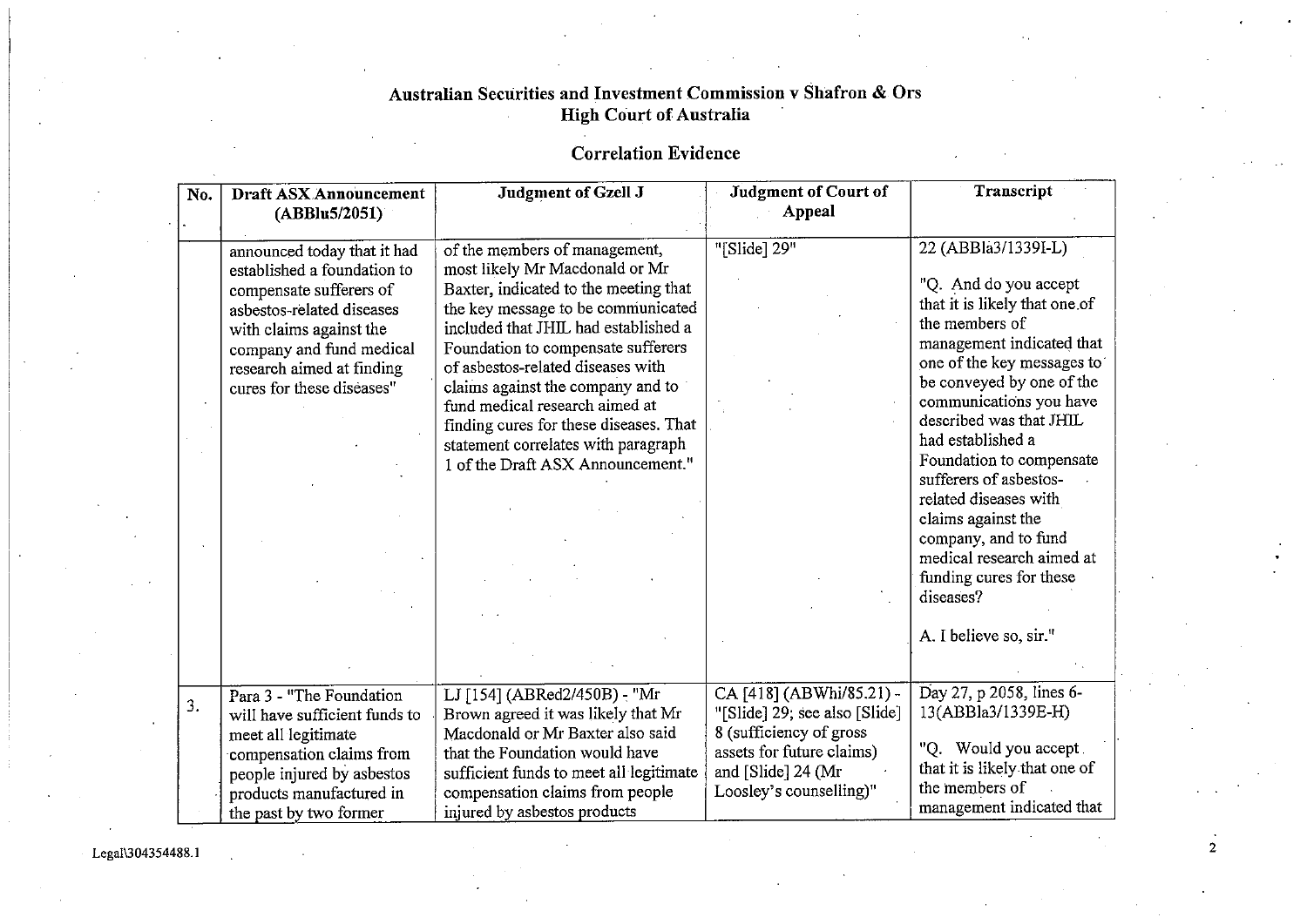# Correlation Evidence

| No. | Draft ASX Announcement<br>(ABBlu5/2051) | Judgment of Gzell J                                                      | <b>Judgment of Court of</b><br>Appeal | Transcript                                             |
|-----|-----------------------------------------|--------------------------------------------------------------------------|---------------------------------------|--------------------------------------------------------|
|     | subsidiaries of JHIL."                  | manufactured in the past by two<br>former subsidiaries of JHIL. That     |                                       | one of the key messages to<br>be communicated would be |
|     |                                         | statement correlates with paragraph<br>3 of the Draft ASX Announcement." |                                       | that the Foundation will<br>have sufficient funds to   |
|     |                                         |                                                                          |                                       | meet all legitimate<br>compensation claims from        |
|     |                                         |                                                                          |                                       | people injured by asbestos<br>products manufactured in |
|     |                                         |                                                                          |                                       | the past by two former<br>subsidiaries of JHIL?        |
|     |                                         |                                                                          |                                       | A. Yes, sir."                                          |
|     |                                         |                                                                          |                                       |                                                        |
| 4.  | Para 4 - "JHIL CEO, Mr                  | LJ [155] (ABRed2/450G) - "Mr                                             | CA [418] - "[Slide] 29"               | Day 27, p 2058, lines 24-                              |
|     | Peter Macdonald said that               | Brown also agreed it was likely that                                     | (ABWhi/85.21)                         | 36 (ABBla3/1339M-S)                                    |
|     | the establishment of a fully-           | Mr Macdonald or Mr Baxter said the                                       |                                       |                                                        |
|     | funded Foundation provided              | establishment of a fully funded                                          |                                       | "Q. And would you agree it                             |
|     | the best resolution for all             | Foundation provided the best                                             |                                       | is likely that one of the                              |
|     | stakeholders"                           | resolution for all stakeholders, which                                   |                                       | members of management<br>indicated that one of the     |
|     |                                         | correlates with paragraph 4 of the                                       |                                       | terms of the key messages                              |
|     |                                         | Draft ASX Announcement. Mr<br>Brown qualified this answer by             |                                       | of the proposed                                        |
|     |                                         | saying it was in the context of "fully                                   |                                       | communications included                                |
|     |                                         | funded" as discussed which he said                                       |                                       | that the establishment of a                            |
|     |                                         | meant a form of shorthand developed                                      |                                       | fully funded Foundation                                |
|     |                                         | at the meeting to say it was fully                                       |                                       | provided the best                                      |
|     |                                         | funded but in the context of                                             |                                       | resolution for all                                     |
|     |                                         | sufficiently funded to the actuarial                                     |                                       | stakeholders?                                          |
|     |                                         | estimate. But he agreed that the                                         |                                       |                                                        |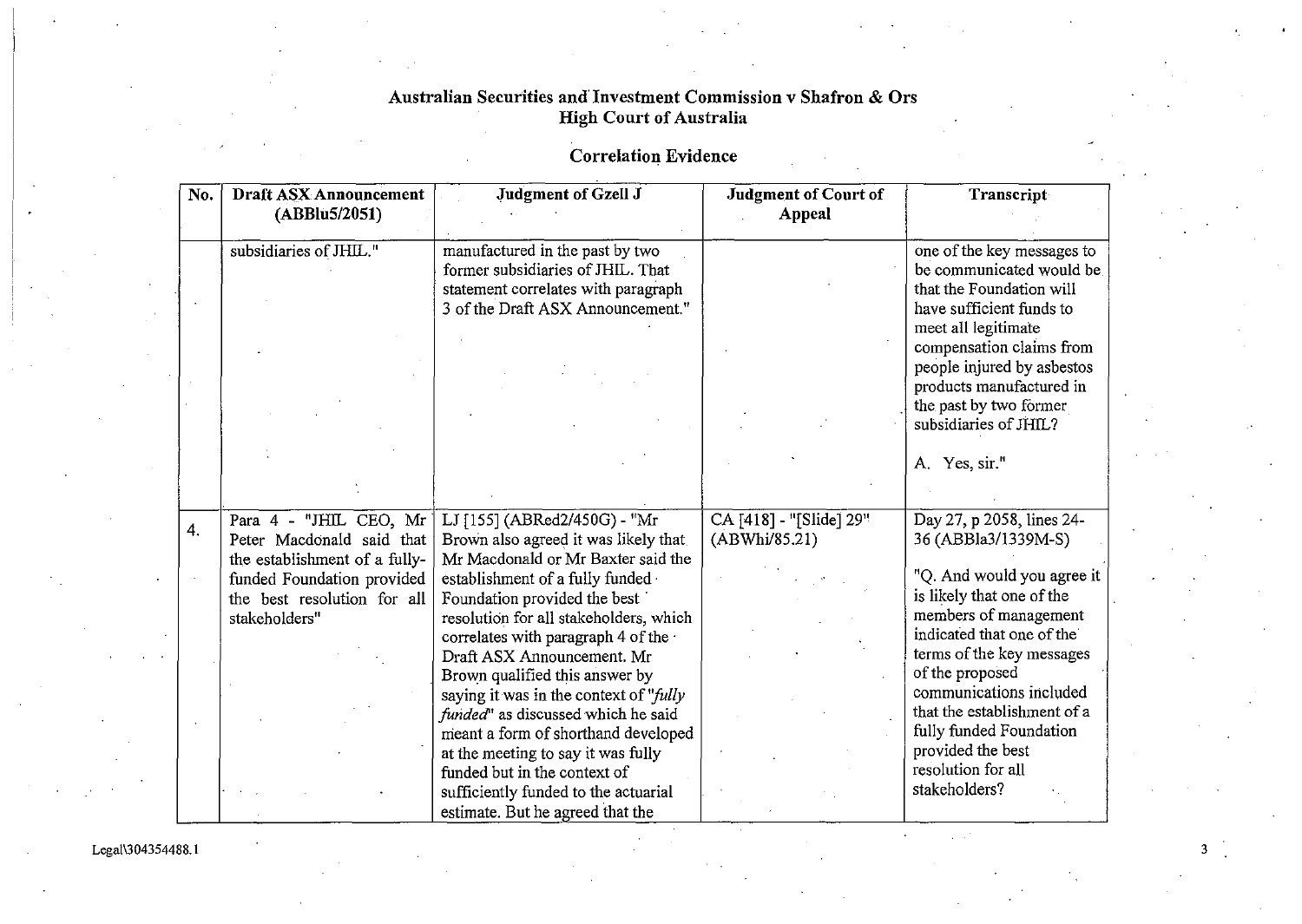# Correlation Evidence

| No. | <b>Draft ASX Announcement</b><br>(ABBlu5/2051) | Judgment of Gzell J                                                                                                                                 | <b>Judgment of Court of</b><br>Appeal | Transcript                                                                                                                                                                                                      |
|-----|------------------------------------------------|-----------------------------------------------------------------------------------------------------------------------------------------------------|---------------------------------------|-----------------------------------------------------------------------------------------------------------------------------------------------------------------------------------------------------------------|
|     |                                                | expression "fully funded" was used<br>at the meeting in relation to the<br>Foundation and it was expected that<br>the message to be conveyed to the |                                       | A. In the context, sir, of<br>"fully funded" that we just<br>discussed, yes.                                                                                                                                    |
|     |                                                | market was that the Foundation was<br>fully funded."                                                                                                |                                       | Q. But you wouldn't<br>dispute that it is likely that<br>words to that effect were                                                                                                                              |
|     |                                                |                                                                                                                                                     |                                       | indicated by somebody<br>from management<br>as one of the key messages<br>to be conveyed?                                                                                                                       |
|     |                                                |                                                                                                                                                     |                                       | A. Words to that effect,<br>yes, sir, in the context of<br>the definition of "fully<br>funded".                                                                                                                 |
|     |                                                |                                                                                                                                                     |                                       | As to definition of fully<br>funded, see Day 27, p<br>2057, line 2<br>(ABBla3/1338C-D)                                                                                                                          |
|     |                                                |                                                                                                                                                     |                                       | "A.  I believe that the<br>shorthand way that was<br>developed in that meeting<br>was to say it was fully<br>funded, but fully funded in<br>the context of sufficiently<br>funded to the actuarial<br>estimate" |

Legal\304354488.1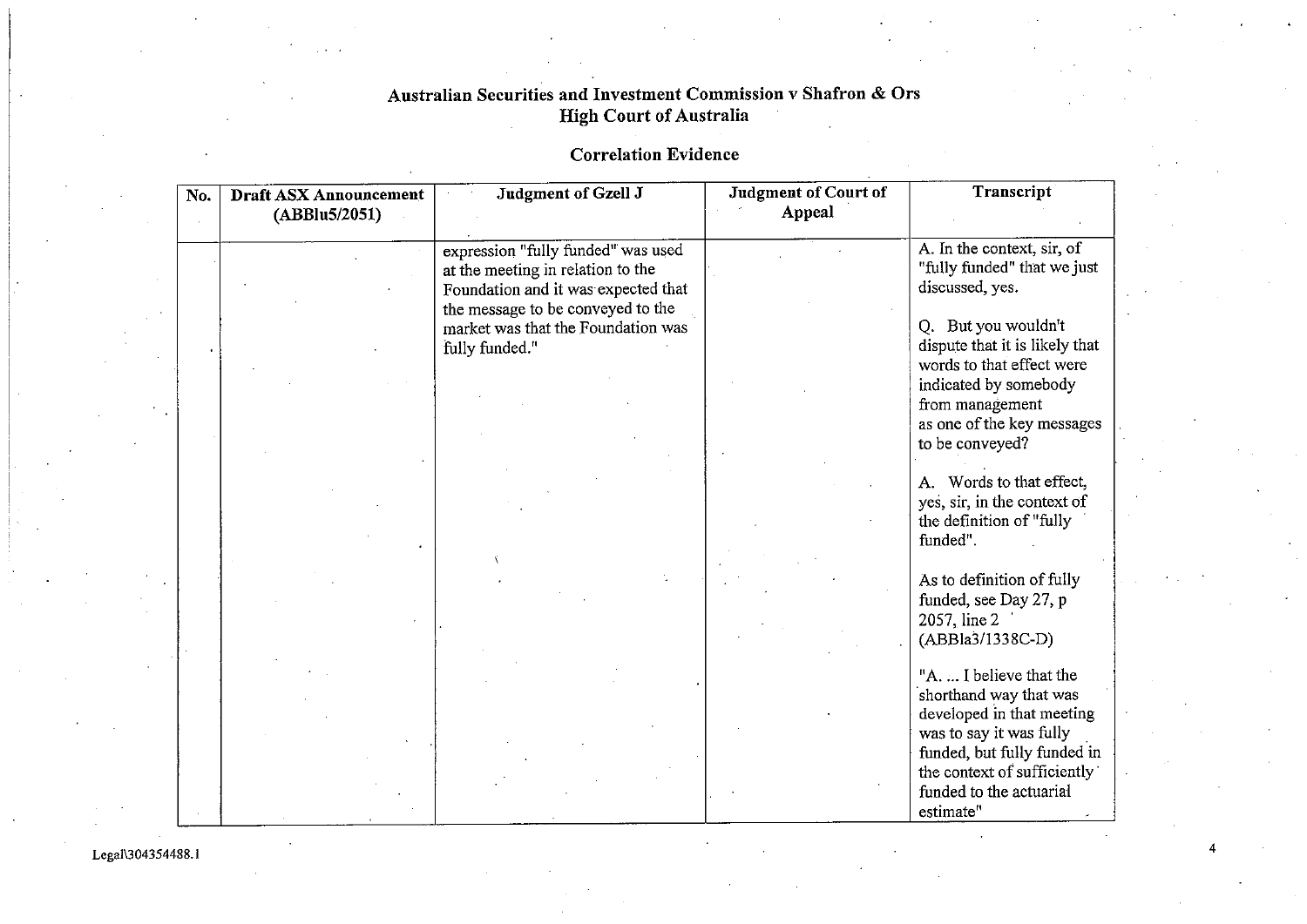# Correlation Evidence·

| No. | Draft ASX Announcement<br>(ABBlu5/2051)                                                                                                                                                                                                                                    | Judgment of Gzell J                                                                                                                                                                                                                                                                                                                                                                                                                                                                                                                                                                                                                                                                                                                                               | <b>Judgment of Court of</b><br>Appeal    | Transcript                                                                                                                                                                                                                                                                                                                                                                                                                                                      |
|-----|----------------------------------------------------------------------------------------------------------------------------------------------------------------------------------------------------------------------------------------------------------------------------|-------------------------------------------------------------------------------------------------------------------------------------------------------------------------------------------------------------------------------------------------------------------------------------------------------------------------------------------------------------------------------------------------------------------------------------------------------------------------------------------------------------------------------------------------------------------------------------------------------------------------------------------------------------------------------------------------------------------------------------------------------------------|------------------------------------------|-----------------------------------------------------------------------------------------------------------------------------------------------------------------------------------------------------------------------------------------------------------------------------------------------------------------------------------------------------------------------------------------------------------------------------------------------------------------|
|     |                                                                                                                                                                                                                                                                            |                                                                                                                                                                                                                                                                                                                                                                                                                                                                                                                                                                                                                                                                                                                                                                   |                                          |                                                                                                                                                                                                                                                                                                                                                                                                                                                                 |
| 5.  | Para 5 - "The establishment<br>of the Medical Research and<br>Compensation Foundation<br>provides certainty for people<br>with a legitimate claim<br>against the former James<br>Hardie companies<br>which<br>manufactured<br>asbestos<br>products," Mr Macdonald<br>said. | LJ [156] (ABRed2/450O) - "Mr<br>Brown agreed that it was likely that<br>Mr Macdonald or Mr Baxter said the<br>Foundation provides certainty for<br>people with a legitimate claim<br>against the former James Hardie<br>companies which manufactured<br>asbestos products. That statement<br>correlates with paragraph 5 of the<br>Draft ASX Announcement. But Mr<br>Brown said the term "certainty" was<br>ambiguous. It might mean that a<br>sufficient or certain amount of funds<br>were available and put aside and<br>were not dependent on the fortunes<br>of James Hardie in the future. Or it<br>could mean absolutely certain that .<br>there was no possibility whatsoever<br>that the funds were not enough and<br>he would not concur in the company | CA [418] (ABWhi/85.21) -<br>"[Slide] 29" | Day 27, p 2058, lines 38-<br>47 and p 2059, lines 3-33<br>(ABBla3/1339S-1340Q)<br>Q. Would you agree that<br>it is likely that a member of<br>management indicated that<br>one of the key messages<br>was also to this effect:<br>The Foundation provides<br>certainty for people with a<br>legitimate claim against the<br>former James Hardie<br>companies which<br>manufactured asbestos<br>products.<br>A. Sir, my answer to that<br>question has to depend |
|     |                                                                                                                                                                                                                                                                            | making that suggestion."                                                                                                                                                                                                                                                                                                                                                                                                                                                                                                                                                                                                                                                                                                                                          |                                          | upon the definition of the<br>term "certainty".                                                                                                                                                                                                                                                                                                                                                                                                                 |
|     |                                                                                                                                                                                                                                                                            |                                                                                                                                                                                                                                                                                                                                                                                                                                                                                                                                                                                                                                                                                                                                                                   |                                          | Q. Before I give you the<br>opportunity to indicate<br>your view on that, would<br>you agree with me that it is<br>likely that a member of                                                                                                                                                                                                                                                                                                                      |

Legal\304354488.1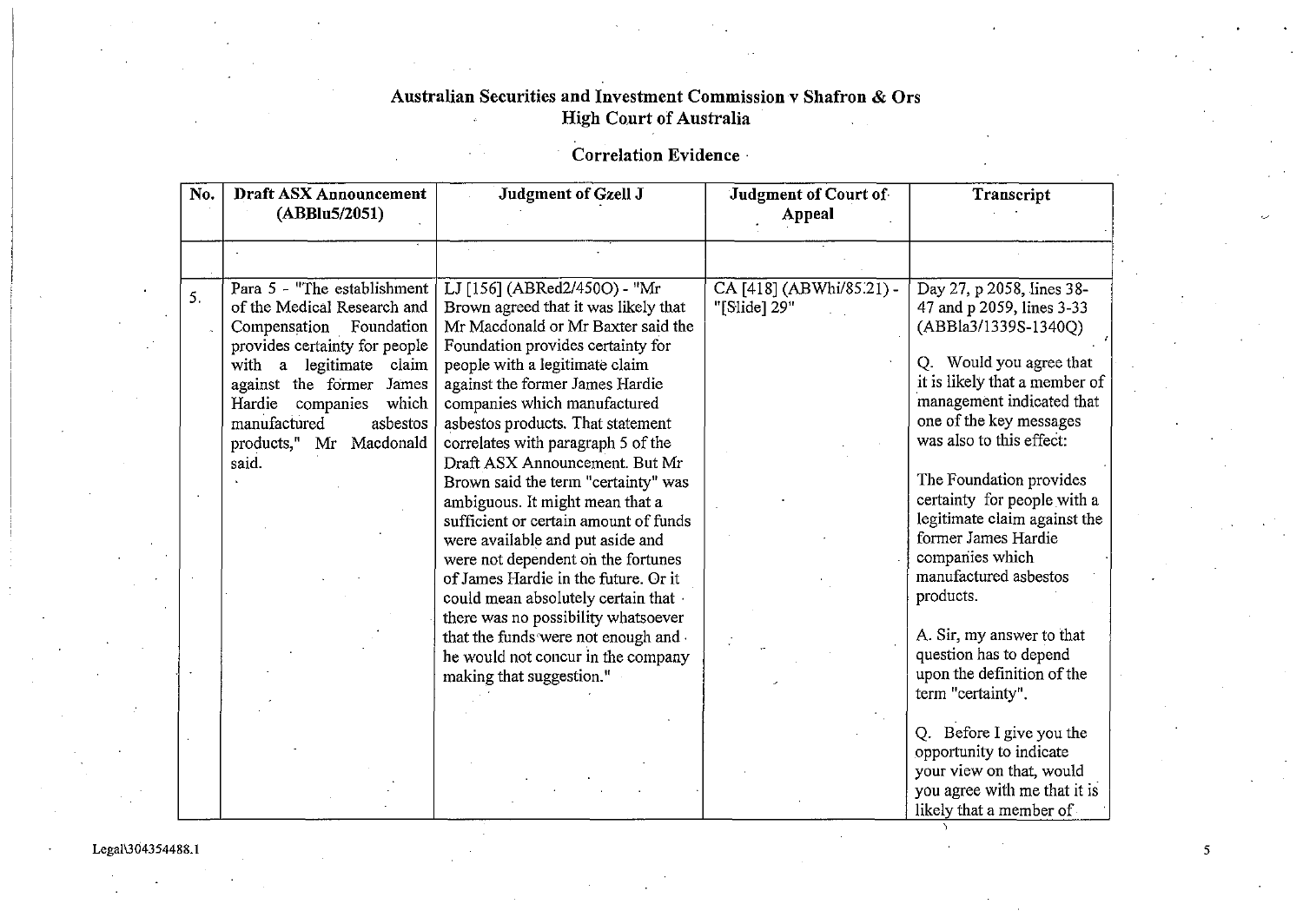**Correlation Evidence** 

| No. | <b>Draft ASX Announcement</b><br>(ABBlu5/2051) | Judgment of Gzell J | <b>Judgment of Court of</b><br>Appeal | Transcript                                                                                                                                                                                  |
|-----|------------------------------------------------|---------------------|---------------------------------------|---------------------------------------------------------------------------------------------------------------------------------------------------------------------------------------------|
|     |                                                |                     |                                       | management indicated that<br>one of the key messages to<br>be conveyed in these<br>communications was<br>words to the effect of:                                                            |
|     |                                                |                     |                                       | The Foundation provides<br>certainty for people with a<br>legitimate claim against the<br>former James Hardie<br>companies which<br>manufactured asbestos<br>products.                      |
|     |                                                |                     |                                       | A. Within the context of<br>the meaning of the word<br>"certainty", yes, sir.                                                                                                               |
|     |                                                |                     |                                       | Q. In other words, you<br>accept that it is likely that<br>words to that effect were<br>used, but you wish to<br>indicate what you<br>understood by the word<br>"certainty"; is that right? |
|     |                                                |                     |                                       | A. Yes, sir.<br>Q. Feel free to give that<br>indication now.                                                                                                                                |

Legai\304354488.1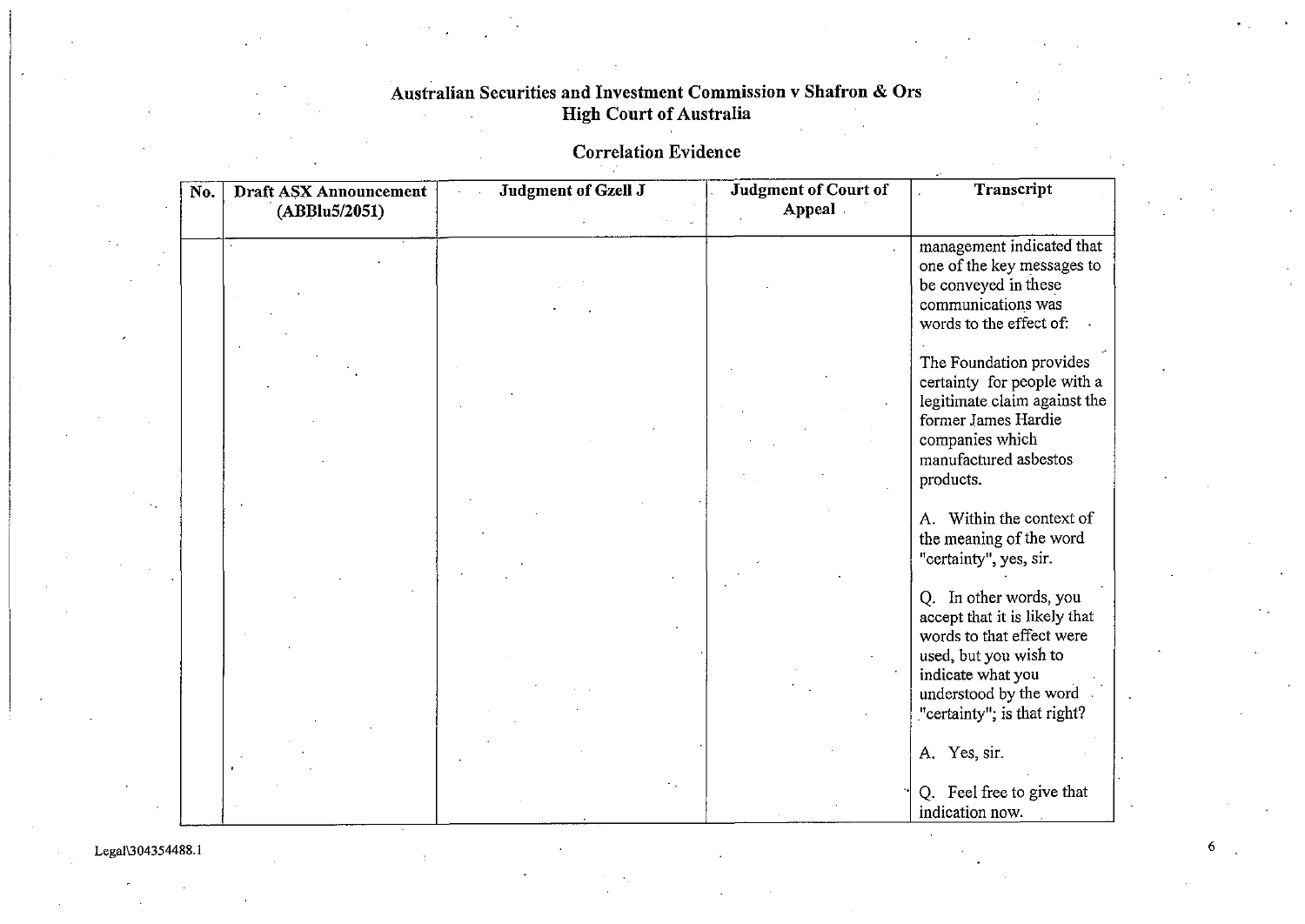# **Correlation Evidence**

| No. | Draft ASX Announcement<br>(ABBlu5/2051)                                      | Judgment of Gzell J                                                                                   | <b>Judgment of Court of</b><br>Appeal                              | Transcript                                                                                                                                                                                             |
|-----|------------------------------------------------------------------------------|-------------------------------------------------------------------------------------------------------|--------------------------------------------------------------------|--------------------------------------------------------------------------------------------------------------------------------------------------------------------------------------------------------|
|     |                                                                              |                                                                                                       |                                                                    | A. Well, I mean, I think<br>the term "certainty" is<br>ambiguous and perhaps<br>there was ambiguity at the<br>time, but "certainty", in<br>one sense, relates to the<br>certainty that a sufficient or |
|     |                                                                              |                                                                                                       |                                                                    | a certain amount of funds<br>were available and put<br>aside and were not<br>dependent on the fortunes<br>of James Hardie into the<br>future. If, on the other<br>'hand, "certainty" means it          |
|     |                                                                              |                                                                                                       |                                                                    | is absolutely certain that<br>there is no possibility<br>whatsoever that the funds<br>are not enough, are not<br>sufficient, then that has a<br>different meaning and I<br>don't believe that I would  |
|     |                                                                              |                                                                                                       |                                                                    | ever concur that the<br>company should be<br>implying that."                                                                                                                                           |
| 6.  | Para 9 - "Fund manager,<br>Towers Perrin has been<br>appointed to manage the | LJ [157] (ABRed2/450W) - "Mr<br>Brown agreed that it was likely said<br>that the fund manager, Towers | CA [418] to [419]<br>(ABWhi/85.21-48).<br>Nothing in the slides re | Day 27, p 2060, lines 11-<br>16 (ABBla3/1341G-J)                                                                                                                                                       |

7

Legal\304354488.1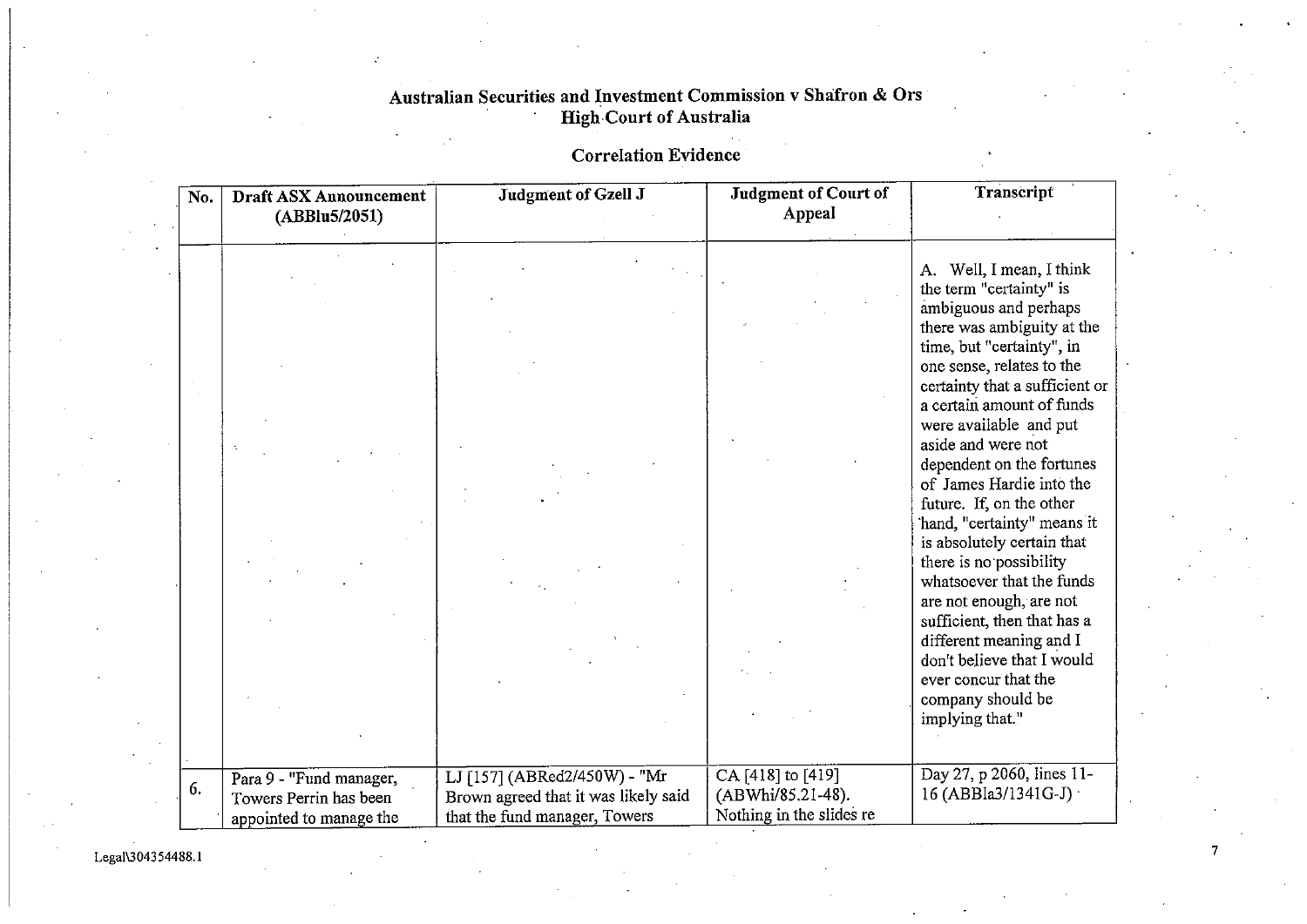#### Correlation Evidence

| No. | <b>Draft ASX Announcement</b><br>(ABBlu5/2051)                                                                                                                                                         | Judgment of Gzell J                                                                                                                                                                                                                                                                                                                                          | <b>Judgment of Court of</b><br>Appeal                                                                                                                                                                                                                          | Transcript                                                                                                                                                                                                                                                                                                              |
|-----|--------------------------------------------------------------------------------------------------------------------------------------------------------------------------------------------------------|--------------------------------------------------------------------------------------------------------------------------------------------------------------------------------------------------------------------------------------------------------------------------------------------------------------------------------------------------------------|----------------------------------------------------------------------------------------------------------------------------------------------------------------------------------------------------------------------------------------------------------------|-------------------------------------------------------------------------------------------------------------------------------------------------------------------------------------------------------------------------------------------------------------------------------------------------------------------------|
|     | Foundation's investments,<br>which will generate<br>investment income and<br>capital growth."                                                                                                          | Perrin, had been appointed to<br>manage the Foundation's<br>investments, which would generate<br>investment income and capital<br>growth, a statement that correlates<br>with paragraph 9 of the Draft ASX<br>Announcement."                                                                                                                                 | Towers Perrin- "The first<br>exception is LJ [157], the<br>appointment of Towers<br>Perrin; but that can well<br>have come in<br>management's elaboration<br>of slides concerning<br>generation of investment<br>income and capital growth<br>(slides 12-16)." | Would you agree it is<br>"Q.<br>likely that one of the<br>members of the<br>management team ·<br>indicated that a key<br>message would include<br>that fund manager Towers<br>Perrin has been appointed<br>to manage the Foundation's<br>investments which will<br>generate investment<br>income and capital<br>growth? |
|     |                                                                                                                                                                                                        |                                                                                                                                                                                                                                                                                                                                                              |                                                                                                                                                                                                                                                                | A. Yes, sir."                                                                                                                                                                                                                                                                                                           |
| 7.  | Para $10 -$ "In establishing the<br>Foundation, James Hardie<br>sought expert advice from a<br>number of firms, including<br>actuaries Trowbridge,<br>Access Economics and<br>PricewaterhouseCoopers." | LJ [158] (ABRed2/451D) - "Mr<br>Brown agreed it was likely that Mr<br>Macdonald or Mr Baxter said that<br>James Hardie sought expert advice<br>from a number of firms including<br>actuaries, Trowbridge, Access<br>Economics and<br>PricewaterhouseCoopers. That<br>statement correlates with portion of<br>paragraph 10 of the Draft ASX<br>Announcement." | CA [418] (ABWhi/85.21) -<br>"[Slide] 14, [Slide] 15:<br>(Trowbridge analysis and<br>review by PwC and Access<br>Economics)"                                                                                                                                    | Day 27, p 2059, lines 35-<br>40 (ABBla3/1340R-U)<br>"Q. Do you agree that one<br>of the other key messages<br>identified by management<br>to be conveyed in the<br>communication strategy<br>was that James Hardie<br>sought expert advice from<br>a number of firms,<br>including actuaries,                           |
|     |                                                                                                                                                                                                        |                                                                                                                                                                                                                                                                                                                                                              |                                                                                                                                                                                                                                                                | Trowbridge, Access                                                                                                                                                                                                                                                                                                      |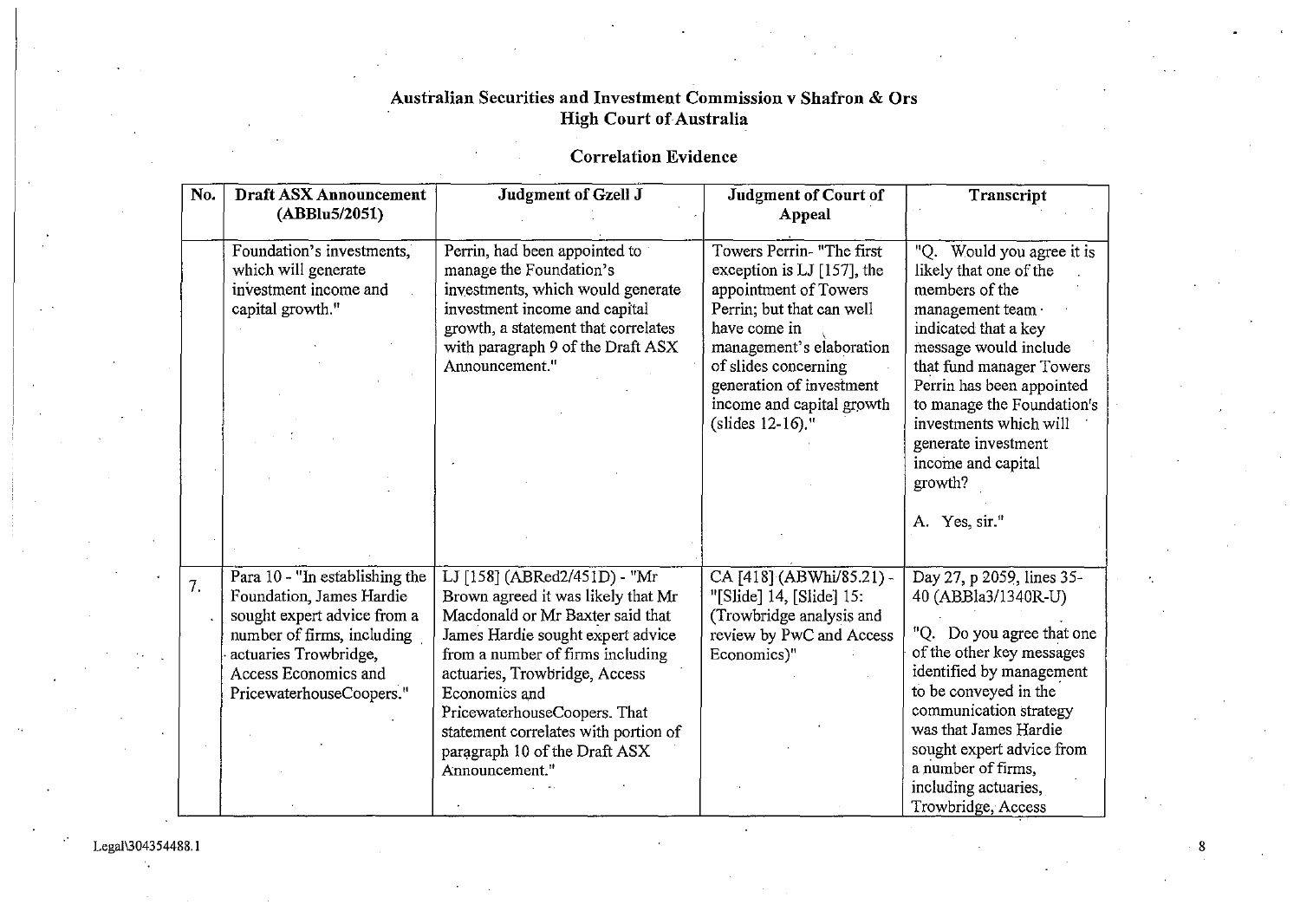#### **Correlation Evidence**

| No. | Draft ASX Announcement<br>(ABBlu5/2051)                                                                                                                                                                              | <b>Judgment of Gzell J</b>                                                                                                                                                                                                                                                                                                                                     | <b>Judgment of Court of</b><br>Appeal                                                                                                                                                                                                                                                                                                                                                                                                          | Transcript                                                                                                                                                                                                                                                                                                                                                                                                                                                |
|-----|----------------------------------------------------------------------------------------------------------------------------------------------------------------------------------------------------------------------|----------------------------------------------------------------------------------------------------------------------------------------------------------------------------------------------------------------------------------------------------------------------------------------------------------------------------------------------------------------|------------------------------------------------------------------------------------------------------------------------------------------------------------------------------------------------------------------------------------------------------------------------------------------------------------------------------------------------------------------------------------------------------------------------------------------------|-----------------------------------------------------------------------------------------------------------------------------------------------------------------------------------------------------------------------------------------------------------------------------------------------------------------------------------------------------------------------------------------------------------------------------------------------------------|
|     |                                                                                                                                                                                                                      |                                                                                                                                                                                                                                                                                                                                                                |                                                                                                                                                                                                                                                                                                                                                                                                                                                | Economics and<br>PricewaterhouseCoopers?                                                                                                                                                                                                                                                                                                                                                                                                                  |
|     |                                                                                                                                                                                                                      |                                                                                                                                                                                                                                                                                                                                                                |                                                                                                                                                                                                                                                                                                                                                                                                                                                | A. Yes, sir."                                                                                                                                                                                                                                                                                                                                                                                                                                             |
| 8.  | Para 10 (cont.) - "This<br>advice supplemented the<br>company's long experience<br>in the area of asbestos and<br>formed the basis of<br>determining the level of<br>funding required to meet all<br>future claims." | LJ [159] (ABRed2/451I) - "Mr<br>Brown agreed that it was likely said<br>that the advice supplemented the<br>company's long experience in the<br>area of asbestos and formed the basis<br>of determining the level of funding<br>required to meet all future claims,<br>which correlates with the balance of<br>paragraph 10 of the Draft ASX<br>Announcement." | CA [419] (ABWhi/85.41) -<br>"The second exception is<br>LJ [159], that the advice<br>supplemented the<br>company's long experience<br>et cetera. If management<br>did speak to that effect at<br>the meeting, it was not<br>clearly an elaboration of<br>the slides. Something may<br>have been said apart from<br>the slides although not<br>from the draft news<br>release, and the<br>correspondence of<br>language would be<br>important." | Day 27, p 2059 lines 42-<br>47, p 2060, lines 1-2.<br>(ABBla3/1340U-1341C)<br>"Q. Would you agree that<br>in the meeting one of the<br>members of management<br>conveyed as one of the key<br>messages to be conveyed<br>this advice supplemented<br>the company's long<br>experience in the area of<br>asbestos and formed the<br>basis of<br>determining the level of<br>funding required to meet<br>all future claims?<br>A. I don't recall that, sir, |
|     |                                                                                                                                                                                                                      |                                                                                                                                                                                                                                                                                                                                                                |                                                                                                                                                                                                                                                                                                                                                                                                                                                | but it sounds likely that<br>those types of words were<br>used."                                                                                                                                                                                                                                                                                                                                                                                          |

!

I

9

Legal\304354488.1